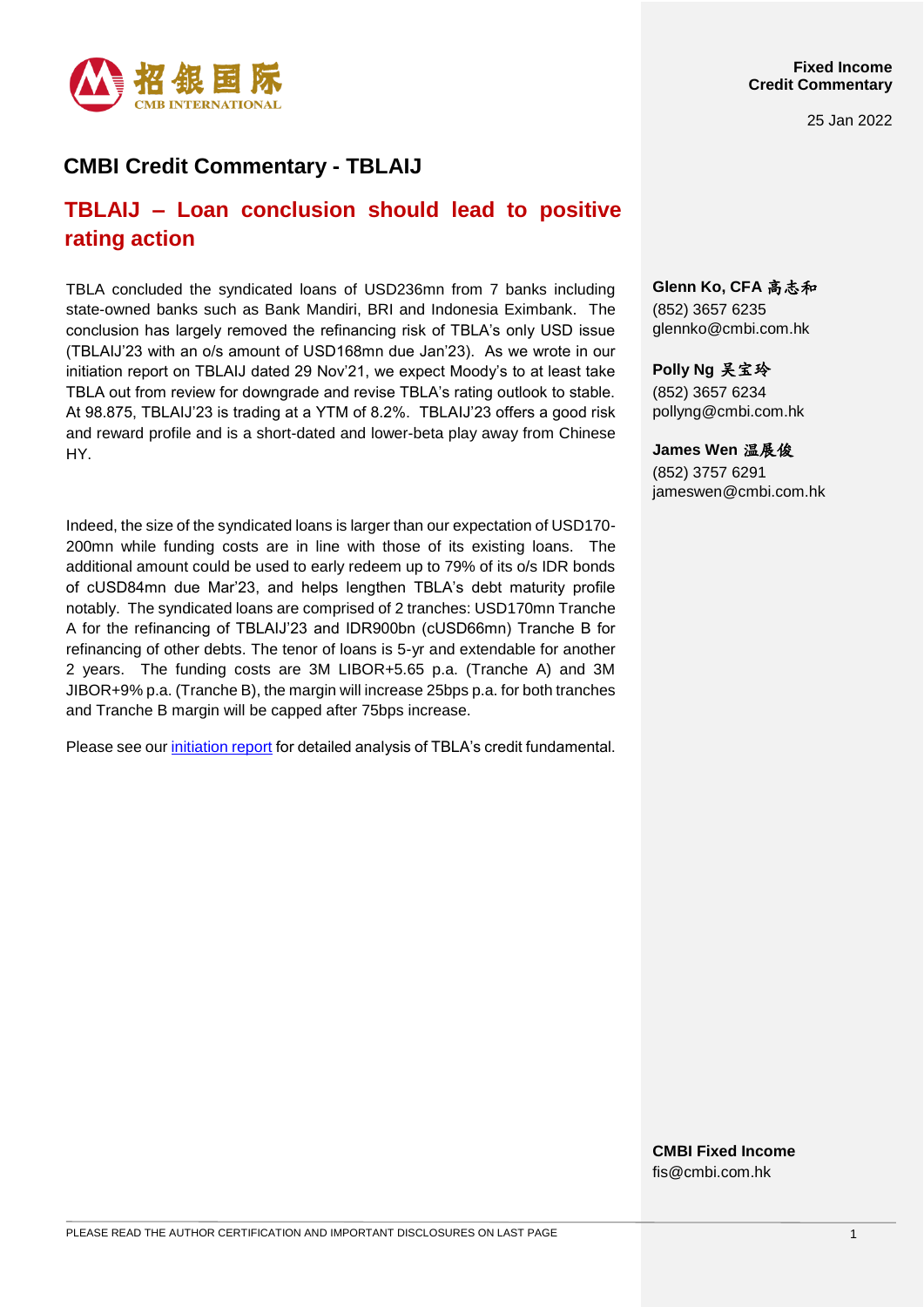*CMB International Securities Limited*

*Fixed Income Department Tel: 852 3761 8867/ 852 3657 6291 [fis@cmbi.com.hk](mailto:fis@cmbi.com.hk)*

**CMB International Securities Limited ("CMBIS") is a wholly owned subsidiary of CMB International Capital Corporation Limited (a wholly owned subsidiary of China Merchants Bank)** 

## **Author Certification**

The author who is primary responsible for the content of this research report, in whole or in part, certifies that with respect to the securities or issuer that the author covered in this report: (1) all of the views expressed accurately reflect his or her personal views about the subject securities or issuer; and (2) no part of his or her compensation was, is, or will be, directly or indirectly, related to the specific views expressed by that author in this report.

Besides, the author confirms that neither the author nor his/her associates (as defined in the code of conduct issued by The Hong Kong Securities and Futures Commission) (1) have dealt in or traded in the stock(s) covered in this research report within 30 calendar days prior to the date of issue of this report; (2) will deal in or trade in the stock(s) covered in this research report 3 business days after the date of issue of this report; (3) serve as an officer of any of the Hong Kong listed companies covered in this report; and (4) have any financial interests in the Hong Kong listed companies covered in this report.

### **Important Disclosures**

There are risks involved in transacting in any securities. The information contained in this report may not be suitable for the purposes of all investors. CMBIS does not provide individually tailored investment advice. This report has been prepared without regard to the individual investment objectives, financial position or special requirements. Past performance has no indication of future performance, and actual events may differ materially from that which is contained in the report. The value of, and returns from, any investments are uncertain and are not guaranteed and may fluctuate as a result of their dependence on the performance of underlying assets or other variable market factors. CMBIS recommends that investors should independently evaluate particular investments and strategies, and encourages investors to consult with a professional financial advisor in order to make their own investment decisions.

This report or any information contained herein, have been prepared by the CMBIS, solely for the purpose of supplying information to the clients of CMBIS and/or its affiliate(s) to whom it is distributed. This report is not and should not be construed as an offer or solicitation to buy or sell any security or any interest in securities or enter into any transaction. Neither CMBIS nor any of its affiliates, shareholders, agents, consultants, directors, officers or employees shall be liable for any loss, damage or expense whatsoever, whether direct or consequential, incurred in relying on the information contained in this report. Anyone making use of the information contained in this report does so entirely at their own risk.

The information and contents contained in this report are based on the analyses and interpretations of information believed to be publicly available and reliable. CMBIS has exerted every effort in its capacity to ensure, but not to guarantee, their accuracy, completeness, timeliness or correctness. CMBIS provides the information, advices and forecasts on an "AS IS" basis. The information and contents are subject to change without notice. CMBIS may issue other publications having information and/ or conclusions different from this report. These publications reflect different assumption, point-of-view and analytical methods when compiling. CMBIS may make investment decisions or take proprietary positions that are inconsistent with the recommendations or views in this report.

CMBIS may have a position, make markets or act as principal or engage in transactions in securities of companies referred to in this report for itself and/or on behalf of its clients from time to time. Investors should assume that CMBIS does or seeks to have investment banking or other business relationships with the companies in this report. As a result, recipients should be aware that CMBIS may have a conflict of interest that could affect the objectivity of this report and CMBIS will not assume any responsibility in respect thereof. This report is for the use of intended recipients only and this publication, may not be reproduced, reprinted, sold, redistributed or published in whole or in part for any purpose without prior written consent of CMBIS.

Additional information on recommended securities is available upon request.

#### Disclaimer

For recipients of this document in the United Kingdom

This report has been provided only to persons (I)falling within Article 19(5) of the Financial Services and Markets Act 2000 (Financial Promotion) Order 2005 (as amended from time to time)("The Order") or (II) are persons falling within Article 49(2) (a) to (d) ("High Net Worth Companies, Unincorporated Associations, etc.,) of the Order, and may not be provided to any other person without the prior written consent of CMBIS.

#### For recipients of this document in the United States

CMBIS is not a registered broker-dealer in the United States. As a result, CMBIS is not subject to U.S. rules regarding the preparation of research reports and the independence of research analysts. The research analyst who is primary responsible for the content of this research report is not registered or qualified as a research analyst with the Financial Industry Regulatory Authority ("FINRA"). The analyst is not subject to applicable restrictions under FINRA Rules intended to ensure that the analyst is not affected by potential conflicts of interest that could bear upon the reliability of the research report. This report is intended for distribution in the United States solely to "major US institutional investors", as defined in Rule 15a-6under the US, Securities Exchange Act of 1934, as amended, and may not be furnished to any other person in the United States. Each major US institutional investor that receives a copy of this report by its acceptance hereof represents and agrees that it shall not distribute or provide this report to any other person. Any U.S. recipient of this report wishing to effect any transaction to buy or sell securities based on the information provided in this report should do so only through a U.S.-registered broker-dealer.